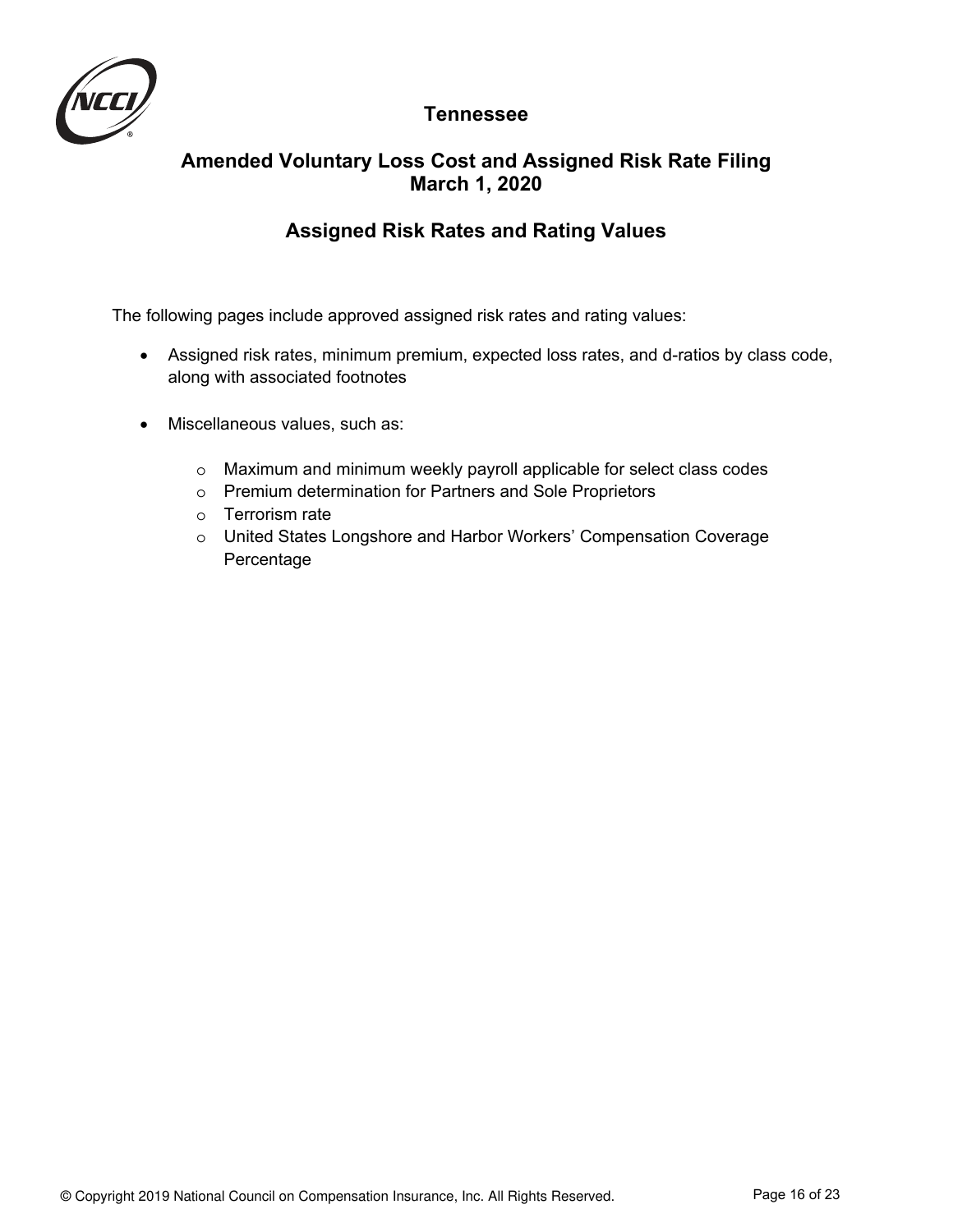|                | Effective March 1, 2020<br>APPLICABLE TO ASSIGNED RISK POLICIES ONLY |                                        |              |                          |              |                          |                          |              |              |              |                          |                          |              |              |
|----------------|----------------------------------------------------------------------|----------------------------------------|--------------|--------------------------|--------------|--------------------------|--------------------------|--------------|--------------|--------------|--------------------------|--------------------------|--------------|--------------|
| <b>CLASS</b>   |                                                                      | <b>MIN</b>                             |              | D                        | <b>CLASS</b> |                          | <b>MIN</b>               |              | D            | <b>CLASS</b> |                          | <b>MIN</b>               |              | D            |
| CODE           | <b>RATE</b>                                                          | <b>PREM</b>                            | ELR          | <b>RATIO</b>             | CODE         | <b>RATE</b>              | <b>PREM</b>              | ELR          | <b>RATIO</b> | CODE         | <b>RATE</b>              | <b>PREM</b>              | <b>ELR</b>   | <b>RATIO</b> |
| 0005           | 2.51                                                                 | 662                                    | 0.97         | 0.46                     | 2003         | 3.10                     | 780                      | 1.22         | 0.46         | 2702*        | 69.42                    | 1250                     | 20.62        | 0.31         |
| 0008           | 2.35                                                                 | 630                                    | 0.87         | 0.43                     | 2014         | 4.61                     | 1082                     | 1.61         | 0.39         | 2705X*       | 20.90                    | 1250                     | 7.20         | 0.38         |
| 0016           | 4.77                                                                 | 1114                                   | 1.65         | 0.38                     | 2016         | 3.31                     | 822                      | 1.33         | 0.49         | 2709         | 9.94                     | 1250                     | 3.48         | 0.39         |
| 0034           | 2.70                                                                 | 700                                    | 1.06         | 0.46                     | 2021         | 3.14                     | 788                      | 1.15         | 0.42         | 2710         | 8.54                     | 1250                     | 2.77         | 0.32         |
| 0035           | 2.42                                                                 | 644                                    | 0.97         | 0.49                     | 2039         | 2.28                     | 616                      | 0.92         | 0.49         | 2714         | 4.17                     | 994                      | 1.68         | 0.49         |
| 0036           | 3.30                                                                 | 820                                    | 1.29         | 0.46                     | 2041         | 2.02                     | 564                      | 0.82         | 0.49         | 2731         | 3.49                     | 858                      | 1.22         | 0.39         |
| 0037           | 2.91                                                                 | 742                                    | 1.07         | 0.43                     | 2065         | 1.67                     | 494                      | 0.65         | 0.46         | 2735         | 3.73                     | 906                      | 1.49         | 0.48         |
| 0042           | 4.40                                                                 | 1040                                   | 1.62         | 0.42                     | 2070         | 4.42                     | 1044                     | 1.74         | 0.46         | 2759         | 5.77                     | 1250                     | 2.28         | 0.48         |
| 0050<br>0059D  | 3.79<br>0.37                                                         | 918<br>$\overline{\phantom{0}}$        | 1.48<br>0.05 | 0.46<br>0.39             | 2081<br>2089 | 2.98<br>2.91             | 756<br>742               | 1.15<br>1.13 | 0.46<br>0.46 | 2790<br>2797 | 1.77<br>3.35             | 514<br>830               | 0.70<br>1.29 | 0.48<br>0.45 |
|                |                                                                      |                                        |              |                          |              |                          |                          |              |              |              |                          |                          |              |              |
| 0065D          | 0.07                                                                 | $\overline{\phantom{0}}$               | 0.01         | 0.39                     | 2095         | 2.79                     | 718                      | 1.08<br>1.29 | 0.46         | 2799         | 4.58                     | 1076                     | 1.71         | 0.43         |
| 0066D<br>0067D | 0.07<br>0.07                                                         | $\qquad \qquad -$<br>$\qquad \qquad -$ | 0.01<br>0.01 | 0.39<br>0.39             | 2105<br>2110 | 3.24<br>1.98             | 808<br>556               | 0.79         | 0.48<br>0.49 | 2802<br>2835 | 3.86<br>1.79             | 932<br>518               | 1.44<br>0.75 | 0.43<br>0.55 |
| 0079           | 2.72                                                                 | 704                                    | 0.94         | 0.38                     | 2111         | 2.33                     | 626                      | 0.93         | 0.48         | 2836         | 2.10                     | 580                      | 0.88         | 0.54         |
| 0083           | 4.21                                                                 | 1002                                   | 1.63         | 0.46                     | 2112         | 2.98                     | 756                      | 1.19         | 0.49         | 2841         | 4.01                     | 962                      | 1.59         | 0.48         |
| 0106           | 8.45                                                                 | 1250                                   | 2.76         | 0.33                     | 2114         | 2.86                     | 732                      | 1.13         | 0.48         | 2881         | 2.59                     | 678                      | 1.09         | 0.54         |
| 0113           | 3.05                                                                 | 770                                    | 1.18         | 0.46                     | 2121         | 1.31                     | 422                      | 0.51         | 0.46         | 2883         | 3.33                     | 826                      | 1.29         | 0.46         |
| 0170           | 1.74                                                                 | 508                                    | 0.67         | 0.46                     | 2130         | 1.54                     | 468                      | 0.61         | 0.46         | 2913         | $\overline{\phantom{0}}$ | $\overline{\phantom{0}}$ | 1.29         | 0.46         |
| 0251           | 2.98                                                                 | 756                                    | 1.16         | 0.46                     | 2131         | 1.30                     | 420                      | 0.51         | 0.46         | 2915         | 2.80                     | 720                      | 1.06         | 0.43         |
| 0400           | $\overline{\phantom{a}}$                                             | $\qquad \qquad -$                      | 0.66         | 0.42                     | 2143         | 2.07                     | 574                      | 0.83         | 0.49         | 2916         | 3.59                     | 878                      | 1.17         | 0.32         |
| 0401           | 10.89                                                                | Α                                      | 3.61         | 0.33                     | 2157         | 3.59                     | 878                      | 1.41         | 0.46         | 2923         | 1.86                     | 532                      | 0.75         | 0.49         |
| 0771N          | 0.44                                                                 | $\overline{\phantom{0}}$               |              | $\overline{\phantom{0}}$ | 2172         | 1.49                     | 458                      | 0.56         | 0.43         | 2942         |                          | $\overline{\phantom{0}}$ | 0.50         | 0.53         |
| 0908P          | 105.00                                                               | 265                                    | 40.67        | 0.46                     | 2174         | 2.58                     | 676                      | 1.03         | 0.48         | 2960         | 3.86                     | 932                      | 1.52         | 0.46         |
| 0913P          | 351.00                                                               | 511                                    | 138.05       | 0.46                     | 2211         | 8.36                     | 1250                     | 2.92         | 0.39         | 3004         | 1.96                     | 552                      | 0.69         | 0.39         |
| 0917           | 3.35                                                                 | 830                                    | 1.35         | 0.49                     | 2220         | 1.89                     | 538                      | 0.75         | 0.46         | 3018         | 3.02                     | 764                      | 1.05         | 0.39         |
| 1005*          | 6.36                                                                 | 1250                                   | 1.66         | 0.33                     | 2286         | 1.88                     | 536                      | 0.76         | 0.49         | 3022         | 3.03                     | 766                      | 1.23         | 0.49         |
| 1016X*         | 14.97                                                                | 1250                                   | 3.75         | 0.33                     | 2288         | 3.40                     | 840                      | 1.35         | 0.48         | 3027         | 2.30                     | 620                      | 0.80         | 0.39         |
| 1164D          | 3.54                                                                 | 868                                    | 1.07         | 0.32                     | 2300         | $\overline{\phantom{0}}$ | $\qquad \qquad -$        | 0.95         | 0.45         | 3028         | 3.84                     | 928                      | 1.49         | 0.46         |
| 1165D          | 5.00                                                                 | 1160                                   | 1.61         | 0.32                     | 2302         | 1.38                     | 436                      | 0.54         | 0.46         | 3030         | 6.24                     | 1250                     | 2.15         | 0.38         |
| 1320           | 1.49                                                                 | 458                                    | 0.49         | 0.33                     | 2305         | 2.17                     | 594                      | 0.81         | 0.43         | 3040         | 4.56                     | 1072                     | 1.60         | 0.39         |
| 1322           | 13.08                                                                | 1250                                   | 4.25         | 0.32                     | 2361         | 2.02                     | 564                      | 0.77         | 0.45         | 3041         | 3.38                     | 836                      | 1.32         | 0.46         |
| 1429           |                                                                      | $\overline{\phantom{0}}$               | 1.54         | 0.33                     | 2362         | 1.74                     | 508                      | 0.66         | 0.45         | 3042         | 4.14                     | 988                      | 1.55         | 0.43         |
| 1430           | 4.07                                                                 | 974                                    | 1.42         | 0.39                     | 2380         | 1.93                     | 546                      | 0.74         | 0.46         | 3064         | 3.12                     | 784                      | 1.22         | 0.46         |
| 1438X          | 4.65                                                                 | 1090                                   | 1.54         | 0.33                     | 2386         | $\overline{\phantom{a}}$ | $\overline{\phantom{0}}$ | 0.95         | 0.45         | 3069         | $\qquad \qquad -$        | $\qquad \qquad -$        | 1.33         | 0.46         |
| 1452           | 1.96                                                                 | 552                                    | 0.69         | 0.39                     | 2388         | 1.45                     | 450                      | 0.57         | 0.48         | 3076         | 3.44                     | 848                      | 1.33         | 0.46         |
| 1463           | 8.64                                                                 | 1250                                   | 2.88         | 0.33                     | 2402         | 2.47                     | 654                      | 0.86         | 0.39         | 3081D        | 3.66                     | 892                      | 1.26         | 0.39         |
| 1472           | 3.73                                                                 | 906                                    | 1.21         | 0.32                     | 2413         | 3.17                     | 794                      | 1.21         | 0.45         | 3082D        | 3.54                     | 868                      | 1.20         | 0.39         |
| 1604X          | 3.52                                                                 | 864                                    | 1.27         | 0.40                     | 2416         | 1.40                     | 440                      | 0.55         | 0.46         | 3085D        | 3.15                     | 790                      | 1.08         | 0.39         |
| 1624D          | 3.02                                                                 | 764                                    | 0.98         | 0.33                     | 2417         | 1.17                     | 394                      | 0.46         | 0.46         | 3110         | 4.08                     | 976                      | 1.60         | 0.46         |
| 1642           | 1.75                                                                 | 510                                    | 0.62         | 0.39                     | 2501         | 2.47                     | 654                      | 0.95         | 0.45         | 3111         | 2.23                     | 606                      | 0.88         | 0.46         |
| 1654           | 4.01                                                                 | 962                                    | 1.43         | 0.40                     | 2503         | 1.28                     | 416                      | 0.52         | 0.49         | 3113         | 1.82                     | 524                      | 0.71         | 0.46         |
| 1655           |                                                                      | $\qquad \qquad -$                      | 0.62         | 0.39                     | 2534         | $\qquad \qquad -$        | $\overline{\phantom{0}}$ | 0.95         | 0.45         | 3114         | 2.52                     | 664                      | 0.98         | 0.46         |
| 1699           | 2.37                                                                 | 634                                    | 0.83         | 0.39                     | 2570         | 3.79                     | 918                      | 1.50         | 0.48         | 3118         | 1.63                     | 486                      | 0.65         | 0.49         |
| 1701           | 2.68                                                                 | 696                                    | 0.94         | 0.39                     | 2585         | 3.03                     | 766                      | 1.22         | 0.49         | 3119         | 0.58                     | 276                      | 0.24         | 0.54         |
| 1710D          | 3.18                                                                 | 796                                    | 1.11         | 0.40                     | 2586         | 2.42                     | 644                      | 0.94         | 0.46         | 3122         | 1.74                     | 508                      | 0.69         | 0.49         |
| 1741           | $\overline{\phantom{a}}$                                             | $\overline{\phantom{a}}$               | 0.94         | 0.39                     | 2587         | 1.63                     | 486                      | 0.66         | 0.49         | 3126         | 2.12                     | 584                      | 0.83         | 0.46         |
| 1747           | 1.93                                                                 | 546                                    | 0.68         | 0.39                     | 2589         | 2.05                     | 570                      | 0.79         | 0.46         | 3131         | 1.72                     | 504                      | 0.67         | 0.46         |
| 1748           | 3.96                                                                 | 952                                    | 1.36         | 0.38                     | 2600         | 3.35                     | 830                      | 1.37         | 0.49         | 3132         | 3.12                     | 784                      | 1.19         | 0.45         |
| 1803D          | 5.09                                                                 | 1178                                   | 1.59         | 0.33                     | 2623         | 6.29                     | 1250                     | 2.34         | 0.43         | 3145         | 1.98                     | 556                      | 0.77         | 0.46         |
| 1852           | $\overline{\phantom{a}}$                                             | $\overline{\phantom{m}}$               | 0.53         | 0.31                     | 2651         | 1.37                     | 434                      | 0.55         | 0.48         | 3146         | 2.44                     | 648                      | 0.95         | 0.46         |
| 1853           | $\overline{\phantom{a}}$                                             | $\overline{\phantom{m}}$               | 0.94         | 0.39                     | 2660         | 2.30                     | 620                      | 0.91         | 0.48         | 3169         | 2.33                     | 626                      | 0.91         | 0.46         |
| 1860           | $\overline{\phantom{a}}$                                             | $\overline{\phantom{a}}$               | 0.88         | 0.46                     | 2670         | 2.33                     | 626                      | 0.94         | 0.49         | 3175         | $\overline{\phantom{a}}$ | $\overline{\phantom{0}}$ | 0.91         | 0.46         |
| 1924           | 2.21                                                                 | 602                                    | 0.90         | 0.49                     | 2683         | 1.95                     | 550                      | 0.76         | 0.48         | 3179         | 1.75                     | 510                      | 0.70         | 0.49         |
| 1925           | 2.75                                                                 | 710                                    | 1.02         | 0.43                     | 2688         | 2.33                     | 626                      | 0.94         | 0.49         | 3180         | 2.23                     | 606                      | 0.90         | 0.49         |
| 2002           | 4.26                                                                 | 1012                                   | 1.66         | 0.47                     | 2701         | 12.92                    | 1250                     | 4.56         | 0.39         | 3188         | 2.00                     | 560                      | 0.80         | 0.49         |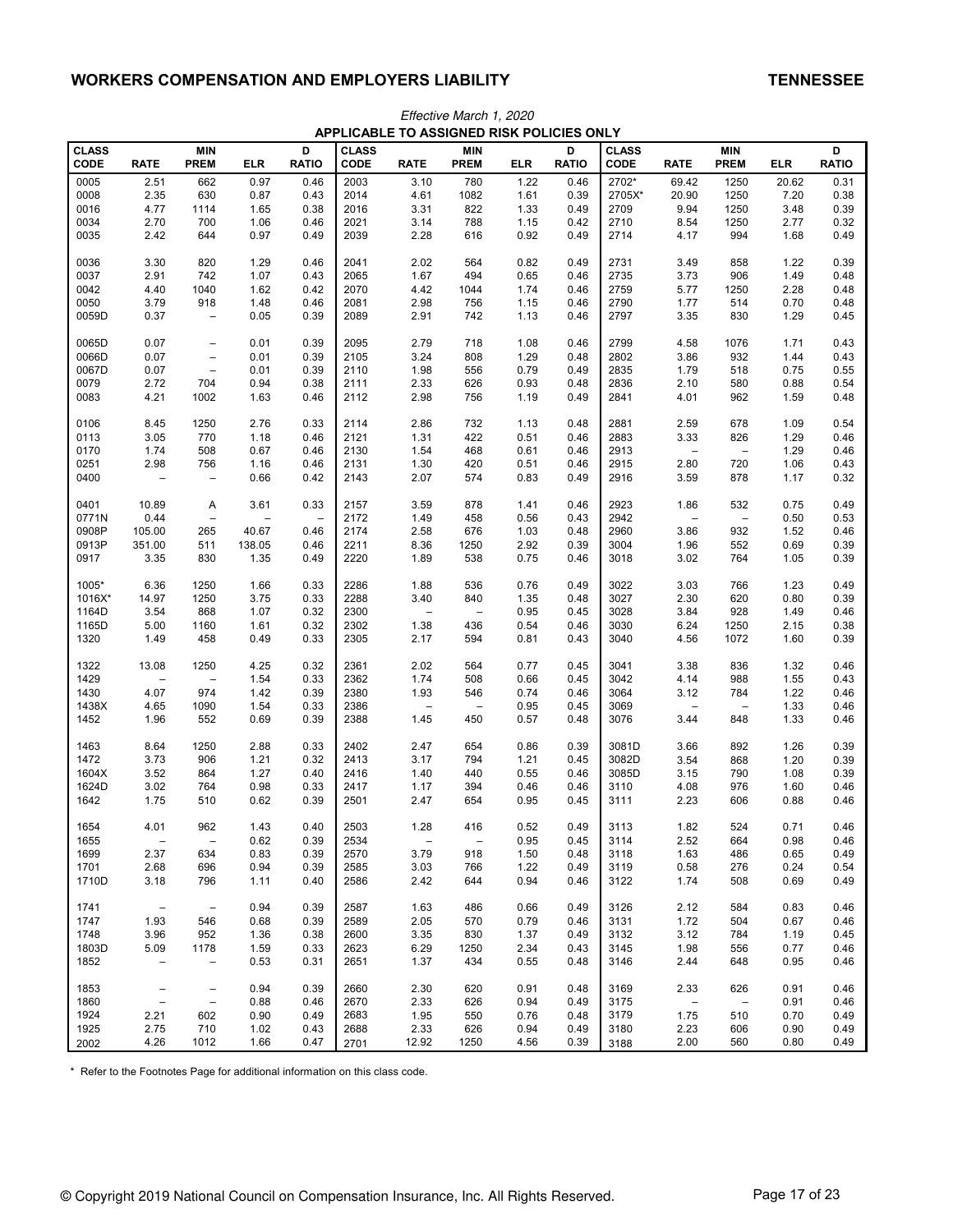|                      |                          |                           |              |                   |                      |                                 | <b>APPLICABLE TO ASSIGNED RISK POLICIES ONLY</b> |              |                   |                      |                          |                           |              |                   |
|----------------------|--------------------------|---------------------------|--------------|-------------------|----------------------|---------------------------------|--------------------------------------------------|--------------|-------------------|----------------------|--------------------------|---------------------------|--------------|-------------------|
| <b>CLASS</b><br>CODE | <b>RATE</b>              | <b>MIN</b><br><b>PREM</b> | <b>ELR</b>   | D<br><b>RATIO</b> | <b>CLASS</b><br>CODE | <b>RATE</b>                     | <b>MIN</b><br><b>PREM</b>                        | <b>ELR</b>   | D<br><b>RATIO</b> | <b>CLASS</b><br>CODE | <b>RATE</b>              | <b>MIN</b><br><b>PREM</b> | <b>ELR</b>   | D<br><b>RATIO</b> |
| 3220                 | 1.74                     | 508                       | 0.68         | 0.46              | 3865                 | 1.28                            | 416                                              | 0.53         | 0.53              | 4581                 | 0.82                     | 324                       | 0.27         | 0.32              |
| 3223                 | $\overline{\phantom{a}}$ | $\overline{\phantom{0}}$  | 0.90         | 0.49              | 3881                 | 3.10                            | 780                                              | 1.21         | 0.46              | 4583                 | 3.58                     | 876                       | 1.16         | 0.33              |
| 3224                 | 2.91                     | 742                       | 1.19         | 0.50              | 4000                 | 3.73                            | 906                                              | 1.25         | 0.34              | 4611                 | 1.09                     | 378                       | 0.43         | 0.48              |
| 3227                 | 2.45                     | 650                       | 0.99         | 0.49              | 4021                 | 4.98                            | 1156                                             | 1.73         | 0.39              | 4635                 | 3.00                     | 760                       | 0.91         | 0.31              |
| 3240                 | 3.03                     | 766                       | 1.21         | 0.48              | 4024D                | 4.19                            | 998                                              | 1.42         | 0.38              | 4653                 | 1.19                     | 398                       | 0.48         | 0.49              |
|                      |                          |                           |              |                   |                      |                                 |                                                  |              |                   |                      |                          |                           |              |                   |
| 3241                 | 2.37                     | 634                       | 0.93         | 0.46              | 4034                 | 5.70                            | 1250                                             | 1.99         | 0.39              | 4665                 | 6.50                     | 1250                      | 2.25         | 0.39              |
| 3255                 | 1.93                     | 546                       | 0.80         | 0.54              | 4036                 | 2.16                            | 592                                              | 0.75         | 0.39              | 4670                 | $\qquad \qquad -$        | $\qquad \qquad -$         | 1.48         | 0.46              |
| 3257                 | 2.35                     | 630                       | 0.91         | 0.46              | 4038                 | 2.05                            | 570                                              | 0.87         | 0.55              | 4683                 | 3.79                     | 918                       | 1.48         | 0.46              |
| 3270                 | 2.65                     | 690                       | 1.03         | 0.46              | 4053                 | $\qquad \qquad -$               | $\overline{\phantom{a}}$                         | 0.98         | 0.46              | 4686                 | 2.10                     | 580                       | 0.74         | 0.39              |
| 3300                 | 3.98                     | 956                       | 1.53         | 0.45              | 4061                 | $\qquad \qquad -$               | $\qquad \qquad -$                                | 0.98         | 0.46              | 4692                 | 0.56                     | 272                       | 0.23         | 0.49              |
|                      |                          |                           |              |                   |                      |                                 |                                                  |              |                   |                      |                          |                           |              |                   |
| 3303<br>3307         | 3.37<br>3.68             | 834<br>896                | 1.33<br>1.41 | 0.48<br>0.45      | 4062<br>4101         | 2.52<br>2.47                    | 664<br>654                                       | 0.98<br>0.92 | 0.46<br>0.43      | 4693<br>4703         | 0.81<br>1.42             | 322<br>444                | 0.31<br>0.57 | 0.46<br>0.47      |
| 3315                 | 2.91                     | 742                       | 1.18         | 0.49              | 4109                 | 0.49                            | 258                                              | 0.20         | 0.49              | 4717                 | 2.37                     | 634                       | 1.02         | 0.56              |
| 3334                 | 1.51                     |                           |              |                   | 4110                 | 0.79                            |                                                  | 0.31         |                   | 4720                 | 2.56                     | 672                       |              |                   |
|                      |                          | 462                       | 0.60         | 0.47              |                      |                                 | 318                                              |              | 0.46              |                      |                          |                           | 0.98         | 0.45              |
| 3336                 | 2.52                     | 664                       | 0.88         | 0.39              | 4111                 | 1.54                            | 468                                              | 0.62         | 0.48              | 4740                 | 1.30                     | 420                       | 0.46         | 0.40              |
| 3365                 | 3.42                     | 844                       | 1.21         | 0.39              | 4113                 | $\qquad \qquad -$               | $\overline{\phantom{0}}$                         | 0.62         | 0.48              | 4741                 | 2.77                     | 714                       | 1.08         | 0.46              |
| 3372                 | 3.21                     | 802                       | 1.19         | 0.43              | 4114                 | 2.17                            | 594                                              | 0.86         | 0.46              | 4751                 | 1.82                     | 524                       | 0.63         | 0.39              |
| 3373                 | 3.56                     | 872                       | 1.38         | 0.46              | 4130                 | 3.05                            | 770                                              | 1.19         | 0.46              | 4761                 | $\overline{\phantom{0}}$ | $\overline{\phantom{a}}$  | 0.76         | 0.32              |
| 3383                 | 1.54                     | 468                       | 0.63         | 0.49              | 4131                 | 4.51                            | 1062                                             | 1.80         | 0.49              | 4771N                | 2.47                     | 742                       | 0.76         | 0.32              |
| 3385                 | 0.67                     | 294                       | 0.27         | 0.49              | 4133                 | 2.23                            | 606                                              | 0.88         | 0.48              | 4777                 | 3.51                     | 862                       | 1.08         | 0.32              |
|                      |                          |                           |              |                   |                      |                                 |                                                  |              |                   |                      |                          |                           |              |                   |
| 3400                 | 3.00                     | 760                       | 1.10         | 0.42              | 4149                 | 1.03                            | 366                                              | 0.43         | 0.55              | 4825                 | 0.70                     | 300                       | 0.25         | 0.39              |
| 3507                 | 2.02                     | 564                       | 0.80         | 0.46              | 4206                 | 3.40                            | 840                                              | 1.35         | 0.47              | 4828                 | 1.88                     | 536                       | 0.69         | 0.42              |
| 3515                 | 1.93                     | 546                       | 0.74         | 0.45              | 4207                 | 1.67                            | 494                                              | 0.59         | 0.40              | 4829                 | 1.03                     | 366                       | 0.34         | 0.33              |
| 3548                 | 0.98                     | 356                       | 0.38         | 0.46              | 4239                 | 1.89                            | 538                                              | 0.68         | 0.40              | 4902                 | 2.17                     | 594                       | 0.87         | 0.48              |
| 3559                 | 2.95                     | 750                       | 1.14         | 0.46              | 4240                 | 3.21                            | 802                                              | 1.27         | 0.48              | 4923                 | 1.98                     | 556                       | 0.75         | 0.44              |
| 3565                 | $\overline{\phantom{a}}$ | $\overline{\phantom{0}}$  | 0.41         | 0.48              | 4243                 | 2.09                            | 578                                              | 0.81         | 0.46              | 5020                 | 6.07                     | 1250                      | 2.13         | 0.39              |
| 3574                 | 1.03                     | 366                       | 0.41         | 0.48              | 4244                 | 2.12                            | 584                                              | 0.84         | 0.46              | 5022                 | 6.07                     | 1250                      | 2.01         | 0.33              |
| 3581                 | 0.89                     | 338                       | 0.36         | 0.49              | 4250                 | 1.88                            | 536                                              | 0.74         | 0.46              | 5037                 | 20.84                    | 1250                      | 6.30         | 0.31              |
| 3612                 | 1.45                     | 450                       | 0.54         | 0.43              | 4251                 | 2.19                            | 598                                              | 0.87         | 0.47              | 5040                 | 6.26                     | 1250                      | 1.92         | 0.32              |
| 3620                 | 3.14                     | 788                       | 1.09         | 0.39              | 4263                 | 2.35                            | 630                                              | 0.90         | 0.45              | 5057                 | 3.52                     | 864                       | 1.08         | 0.32              |
|                      |                          |                           |              |                   |                      |                                 |                                                  |              |                   |                      |                          |                           |              |                   |
| 3629                 | 1.28                     | 416                       | 0.51         | 0.49              | 4273                 | 2.45                            | 650                                              | 0.96         | 0.46              | 5059X                | 14.53                    | 1250                      | 4.39         | 0.31              |
| 3632                 | 3.26                     | 812                       | 1.21         | 0.43              | 4279                 | 2.28                            | 616                                              | 0.88         | 0.46              | 5069                 | $\overline{\phantom{a}}$ | $\overline{\phantom{0}}$  | 4.39         | 0.31              |
| 3634                 | 2.00                     | 560                       | 0.82         | 0.49              | 4282                 | $\overline{\phantom{a}}$        | $\overline{\phantom{0}}$                         | 0.88         | 0.46              | 5102X                | 4.63                     | 1086                      | 1.52         | 0.33              |
| 3635                 | 1.96                     | 552                       | 0.76         | 0.46              | 4283                 | 1.42                            | 444                                              | 0.56         | 0.46              | 5146                 | 3.68                     | 896                       | 1.29         | 0.39              |
| 3638                 | 1.60                     | 480                       | 0.64         | 0.48              | 4299                 | 1.54                            | 468                                              | 0.63         | 0.49              | 5160                 | 1.98                     | 556                       | 0.66         | 0.34              |
| 3639                 | $\overline{\phantom{a}}$ | $\qquad \qquad -$         | 1.21         | 0.43              | 4304                 | 4.17                            | 994                                              | 1.54         | 0.42              | 5183                 | 2.07                     | 574                       | 0.74         | 0.40              |
| 3642                 | 0.95                     | 350                       | 0.37         | 0.46              | 4307                 | 1.67                            | 494                                              | 0.69         | 0.54              | 5188                 | 2.73                     | 706                       | 0.97         | 0.40              |
| 3643                 | 1.82                     | 524                       | 0.71         | 0.46              | 4351                 | 0.84                            | 328                                              | 0.33         | 0.46              | 5190                 | 2.93                     | 746                       | 1.02         | 0.39              |
| 3647                 | 2.68                     | 696                       | 1.01         | 0.43              | 4352                 | 1.60                            | 480                                              | 0.64         | 0.49              | 5191                 | 0.72                     | 304                       | 0.29         | 0.46              |
| 3648                 | 1.51                     | 462                       | 0.60         | 0.48              | 4360                 |                                 | $\overline{\phantom{0}}$                         | 0.15         | 0.43              | 5192                 | 2.51                     | 662                       | 0.97         | 0.46              |
|                      |                          |                           |              |                   |                      |                                 |                                                  |              |                   |                      |                          |                           |              |                   |
| 3681                 | 0.70                     | 300                       | 0.28         | 0.48              | 4361                 | 0.79                            | 318                                              | 0.32         | 0.48              | 5213                 | 5.93                     | 1250                      | 1.95         | 0.33              |
| 3685                 | 0.89                     | 338                       | 0.36         | 0.48              | 4410                 | 2.40                            | 640                                              | 0.93         | 0.46              | 5215                 | 4.36                     | 1032                      | 1.64         | 0.43              |
| 3719                 | 0.84                     | 328                       | 0.26         | 0.32              | 4420                 | 2.79                            | 718                                              | 0.93         | 0.33              | 5221                 | 4.68                     | 1096                      | 1.63         | 0.39              |
| 3724                 | 3.16                     | 792                       | 1.05         | 0.33              | 4431                 | 1.35                            | 430                                              | 0.56         | 0.54              | 5222                 | 8.66                     | 1250                      | 2.88         | 0.33              |
| 3726                 | 2.82                     | 724                       | 0.88         | 0.32              | 4432                 | 1.21                            | 402                                              | 0.50         | 0.53              | 5223                 | 4.38                     | 1036                      | 1.53         | 0.39              |
| 3803                 | 1.88                     | 536                       | 0.74         | 0.46              | 4439                 | $\hspace{0.1mm}-\hspace{0.1mm}$ | $\overline{\phantom{m}}$                         | 0.72         | 0.46              | 5348                 | 2.80                     | 720                       | 0.99         | 0.40              |
| 3807                 | 2.23                     | 606                       | 0.90         | 0.49              | 4452                 | 3.14                            | 788                                              | 1.21         | 0.45              | 5402                 | 4.51                     | 1062                      | 1.82         | 0.49              |
| 3808                 | 1.95                     | 550                       | 0.73         | 0.43              | 4459                 | 2.16                            | 592                                              | 0.84         | 0.46              | 5403X                | 5.93                     | 1250                      | 1.94         | 0.33              |
| 3821                 | 4.89                     | 1138                      | 1.82         | 0.43              | 4470                 | 2.00                            | 560                                              | 0.79         | 0.46              | 5437                 | 4.44                     | 1048                      | 1.56         | 0.39              |
| 3822                 | 3.47                     | 854                       | 1.27         | 0.42              | 4484                 | 2.52                            | 664                                              | 0.97         | 0.46              | 5443                 | 2.75                     | 710                       | 1.08         | 0.46              |
|                      |                          |                           |              |                   |                      |                                 |                                                  |              |                   |                      |                          |                           |              |                   |
| 3824                 | 3.58                     | 876                       | 1.33         | 0.43              | 4493                 | 2.65                            | 690                                              | 1.03         | 0.46              | 5445                 | 6.07                     | 1250                      | 1.98         | 0.32              |
| 3826                 | 0.74                     | 308                       | 0.30         | 0.47              | 4511                 | 0.51                            | 262                                              | 0.18         | 0.42              | 5462                 | 5.36                     | 1232                      | 1.88         | 0.39              |
| 3827                 | 2.52                     | 664                       | 0.92         | 0.42              | 4557                 | 1.77                            | 514                                              | 0.71         | 0.49              | 5472                 | 4.05                     | 970                       | 1.25         | 0.32              |
| 3830                 | 1.09                     | 378                       | 0.41         | 0.43              | 4558                 | 1.84                            | 528                                              | 0.72         | 0.46              | 5473                 | 5.93                     | 1250                      | 1.81         | 0.32              |
| 3851                 | 2.75                     | 710                       | 1.11         | 0.49              | 4568                 | 1.88                            | 536                                              | 0.66         | 0.39              | 5474                 | 4.94                     | 1148                      | 1.62         | 0.33              |

Effective March 1, 2020 **APPLICABLE TO ASSIGNED RISK POLICIES ONLY**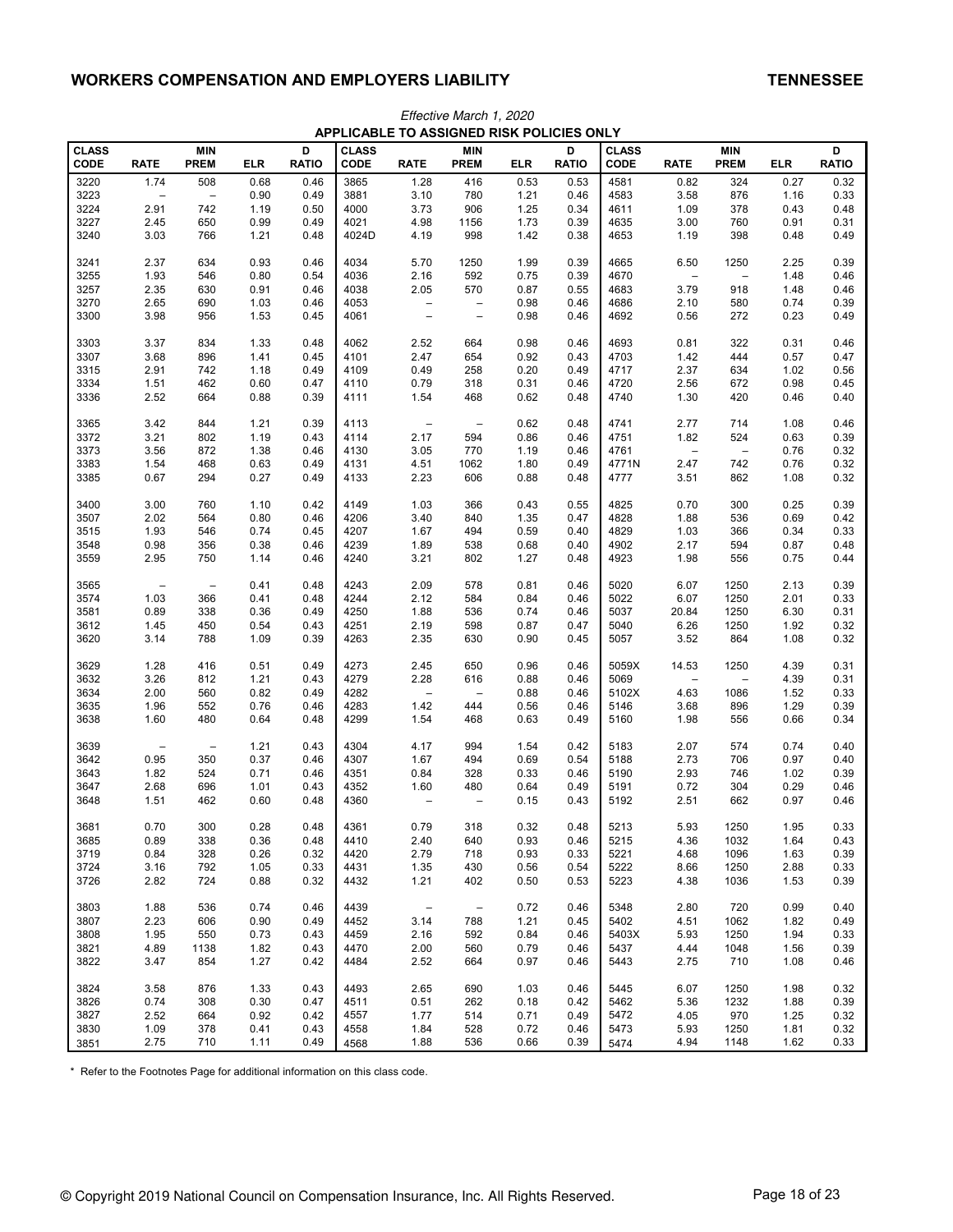|                      |                   |                           |              |                   |                      |                          |                           | <b>APPLICABLE TO ASSIGNED RISK POLICIES ONLY</b> |                          |                      |                          |                           |              |                   |
|----------------------|-------------------|---------------------------|--------------|-------------------|----------------------|--------------------------|---------------------------|--------------------------------------------------|--------------------------|----------------------|--------------------------|---------------------------|--------------|-------------------|
| <b>CLASS</b><br>CODE | <b>RATE</b>       | <b>MIN</b><br><b>PREM</b> | <b>ELR</b>   | D<br><b>RATIO</b> | <b>CLASS</b><br>CODE | <b>RATE</b>              | <b>MIN</b><br><b>PREM</b> | <b>ELR</b>                                       | D<br><b>RATIO</b>        | <b>CLASS</b><br>CODE | <b>RATE</b>              | <b>MIN</b><br><b>PREM</b> | <b>ELR</b>   | D<br><b>RATIO</b> |
|                      |                   |                           |              |                   |                      |                          |                           |                                                  |                          |                      |                          |                           |              |                   |
| 5478                 | 3.19              | 798                       | 1.13         | 0.40              | 6854                 | 4.12                     | 984                       | 1.28                                             | 0.32                     | 7520                 | 2.61                     | 682                       | 1.01         | 0.46              |
| 5479                 | 4.47              | 1054                      | 1.67         | 0.43              | 6872F                | 11.53                    | 1250                      | 3.60                                             | 0.26                     | 7538                 | 4.51                     | 1062                      | 1.37         | 0.31              |
| 5480                 | 6.96              | 1250                      | 2.38         | 0.34              | 6874F                | 21.28                    | 1250                      | 6.62                                             | 0.26                     | 7539                 | 2.02                     | 564                       | 0.66         | 0.32              |
| 5491                 | 2.26              | 612                       | 0.73         | 0.32              | 6882                 | 2.66                     | 692                       | 0.82                                             | 0.32                     | 7540                 | 4.01                     | 962                       | 1.24         | 0.32              |
| 5506                 | 5.35              | 1230                      | 1.63         | 0.31              | 6884                 | 6.47                     | 1250                      | 2.08                                             | 0.33                     | 7580                 | 2.40                     | 640                       | 0.84         | 0.39              |
| 5507                 | 3.59              | 878                       | 1.19         | 0.33              | 7016M                | 2.19                     | 598                       | 0.69                                             | 0.33                     | 7590                 | 2.66                     | 692                       | 0.99         | 0.43              |
| 5508                 |                   | $\overline{a}$            | 1.19         | 0.33              | 7024M                | 2.44                     | 648                       | 0.77                                             | 0.33                     | 7600                 | 4.98                     | 1156                      | 1.77         | 0.40              |
| 5535                 | 5.28              | 1216                      | 1.85         | 0.39              | 7038M                | 5.05                     | 1170                      | 1.48                                             | 0.30                     | 7605                 | 1.74                     | 508                       | 0.61         | 0.39              |
| 5537                 | 3.16              | 792                       | 1.11         | 0.39              | 7046M                | 7.19                     | 1250                      | 2.29                                             | 0.33                     | 7610                 | 0.40                     | 240                       | 0.15         | 0.43              |
| 5539                 | $\qquad \qquad -$ | $\overline{\phantom{m}}$  | 4.39         | 0.31              | 7047M                | 4.68                     | 1096                      | 1.41                                             | 0.33                     | 7705                 | 4.79                     | 1118                      | 1.80         | 0.43              |
| 5551                 | 15.99             | 1250                      | 4.78         | 0.31              | 7050M                | 10.78                    | 1250                      | 3.00                                             | 0.30                     | 7710                 | 3.51                     | 862                       | 1.15         | 0.33              |
| 5604X                | 1.81              | 522                       | 0.59         | 0.33              | 7090M                | 5.61                     | 1250                      | 1.64                                             | 0.30                     | 7711                 | 3.51                     | 862                       | 1.15         | 0.33              |
| 5606                 | 0.98              | 356                       | 0.32         | 0.33              | 7098M                | 7.98                     | 1250                      | 2.54                                             | 0.33                     | 7720                 | 2.54                     | 668                       | 0.87         | 0.38              |
| 5610                 | 3.96              | 952                       | 1.55         | 0.46              | 7099M                | 15.36                    | 1250                      | 4.65                                             | 0.33                     | 7855                 | 3.00                     | 760                       | 1.04         | 0.39              |
| 5613X                | 6.21              | 1250                      | 2.42         | 0.46              | 7133                 | 2.09                     | 578                       | 0.69                                             | 0.33                     | 8001                 | 1.72                     | 504                       | 0.68         | 0.48              |
|                      |                   |                           |              |                   |                      |                          |                           |                                                  |                          |                      |                          |                           |              |                   |
| 5645                 | 13.69             | 1250                      | 4.41         | 0.32              | 7151M                | 2.54                     | 668                       | 0.83                                             | 0.33                     | 8002                 | 1.60                     | 480                       | 0.61         | 0.45              |
| 5703                 | 13.01             | 1250                      | 4.55         | 0.39              | 7152M                | 5.42                     | 1244                      | 1.71                                             | 0.33                     | 8006                 | 2.03                     | 566                       | 0.79         | 0.45              |
| 5705                 | 19.46             | 1250                      | 6.67         | 0.38              | 7153M                | 2.82                     | 724                       | 0.93                                             | 0.33                     | 8008                 | 1.23                     | 406                       | 0.48         | 0.48              |
| 5951                 | 0.39              | 238                       | 0.15         | 0.48              | 7219                 | 5.82                     | 1250                      | 1.94                                             | 0.33                     | 8010                 | 1.63                     | 486                       | 0.64         | 0.48              |
| 6003                 | 4.51              | 1062                      | 1.61         | 0.40              | 7222                 | 7.03                     | 1250                      | 2.52                                             | 0.40                     | 8013                 | 0.33                     | 226                       | 0.13         | 0.46              |
| 6005                 | 4.07              | 974                       | 1.40         | 0.38              | 7225                 | 5.08                     | 1176                      | 1.82                                             | 0.40                     | 8015                 | 0.68                     | 296                       | 0.27         | 0.46              |
| 6017                 |                   | $\overline{a}$            | 1.95         | 0.33              | 7228                 | $\overline{\phantom{a}}$ | $\overline{\phantom{a}}$  | 1.94                                             | 0.33                     | 8017                 | 1.24                     | 408                       | 0.49         | 0.48              |
| 6018                 | 1.68              | 496                       | 0.62         | 0.41              | 7229                 | $\overline{\phantom{a}}$ | $\overline{\phantom{0}}$  | 1.94                                             | 0.33                     | 8018                 | 2.09                     | 578                       | 0.84         | 0.49              |
| 6045                 | 3.07              | 774                       | 1.11         | 0.40              | 7230                 | 6.96                     | 1250                      | 2.60                                             | 0.43                     | 8021                 | 2.14                     | 588                       | 0.82         | 0.45              |
| 6204                 | 5.73              | 1250                      | 1.90         | 0.33              | 7231                 | 5.82                     | 1250                      | 2.23                                             | 0.44                     | 8031                 | 2.21                     | 602                       | 0.85         | 0.45              |
| 6206                 | 2.07              | 574                       | 0.64         | 0.32              | 7232                 | 7.47                     | 1250                      | 2.55                                             | 0.34                     | 8032                 | 1.53                     | 466                       | 0.61         | 0.48              |
|                      | 1.23              | 406                       | 0.41         | 0.33              | 7309F                | 10.85                    | 1250                      | 3.38                                             |                          | 8033                 | 1.56                     | 472                       | 0.60         | 0.45              |
| 6213                 |                   |                           |              |                   |                      |                          |                           |                                                  | 0.26                     |                      |                          |                           |              |                   |
| 6214                 | 1.33              | 426                       | 0.41         | 0.32              | 7313F                | 4.47                     | 1054                      | 1.39                                             | 0.26                     | 8037                 | 1.17                     | 394                       | 0.46         | 0.48              |
| 6216<br>6217         | 4.52<br>4.52      | 1064<br>1064              | 1.40<br>1.49 | 0.32<br>0.33      | 7317F<br>7327F       | 11.66<br>26.98           | 1250<br>1250              | 3.63<br>8.44                                     | 0.26<br>0.26             | 8039<br>8044         | 1.23<br>2.23             | 406<br>606                | 0.48<br>0.83 | 0.48<br>0.43      |
|                      |                   |                           |              |                   |                      |                          |                           |                                                  |                          |                      |                          |                           |              |                   |
| 6229                 | 4.01              | 962                       | 1.31         | 0.33              | 7333M                | 1.82                     | 524                       | 0.57                                             | 0.32                     | 8045                 | 0.53                     | 266                       | 0.21         | 0.49              |
| 6233                 | 2.05              | 570                       | 0.69         | 0.33              | 7335M                | 2.02                     | 564                       | 0.63                                             | 0.32                     | 8046                 | 1.54                     | 468                       | 0.60         | 0.46              |
| 6235                 | 6.10              | 1250                      | 1.89         | 0.32              | 7337M                | 3.87                     | 934                       | 1.15                                             | 0.32                     | 8047                 | 0.65                     | 290                       | 0.26         | 0.49              |
| 6236                 | 5.80              | 1250                      | 2.06         | 0.40              | 7350F                | 12.85                    | 1250                      | 4.18                                             | 0.28                     | 8058                 | 2.00                     | 560                       | 0.77         | 0.45              |
| 6237                 | 1.19              | 398                       | 0.43         | 0.40              | 7360                 | 3.44                     | 848                       | 1.21                                             | 0.39                     | 8072                 | 0.56                     | 272                       | 0.22         | 0.48              |
| 6251D                | 3.88              | 936                       | 1.30         | 0.34              | 7370                 | 3.86                     | 932                       | 1.50                                             | 0.46                     | 8102                 | 1.68                     | 496                       | 0.67         | 0.48              |
| 6252D                | 3.91              | 942                       | 1.20         | 0.32              | 7380                 | 4.45                     | 1050                      | 1.68                                             | 0.43                     | 8103                 | 1.81                     | 522                       | 0.66         | 0.42              |
| 6260                 |                   | $\overline{a}$            | 1.30         | 0.34              | 7382                 | 3.63                     | 886                       | 1.41                                             | 0.46                     | 8105                 | $\overline{\phantom{a}}$ | $\qquad \qquad -$         | 0.84         | 0.49              |
| 6306                 | 5.08              | 1176                      | 1.66         | 0.33              | 7390                 | 4.63                     | 1086                      | 1.80                                             | 0.46                     | 8106                 | 3.94                     | 948                       | 1.37         | 0.39              |
| 6319                 | 4.80              | 1120                      | 1.56         | 0.32              | 7394M                | 2.52                     | 664                       | 0.78                                             | 0.32                     | 8107                 | 3.05                     | 770                       | 1.07         | 0.39              |
| 6325                 |                   |                           |              |                   | 7395M                |                          |                           |                                                  |                          |                      |                          |                           |              |                   |
|                      | 3.19              | 798                       | 1.05         | 0.33              |                      | 2.79                     | 718                       | 0.87                                             | 0.32                     | 8111                 | 1.42                     | 444                       | 0.56         | 0.46              |
| 6400                 | 5.89              | 1250                      | 2.17         | 0.42              | 7398M                | 5.36                     | 1232                      | 1.59                                             | 0.32                     | 8116                 | 2.17                     | 594                       | 0.84         | 0.46              |
| 6503                 | 1.74              | 508                       | 0.70         | 0.49              | 7402                 | 0.11                     | 182                       | 0.04                                             | 0.46                     | 8203                 | 6.84                     | 1250                      | 2.64         | 0.46              |
| 6504                 | 2.07              | 574                       | 0.83         | 0.49              | 7403                 | 4.05                     | 970                       | 1.42                                             | 0.39                     | 8204                 | 3.91                     | 942                       | 1.35         | 0.39              |
| 6702M*               | 3.65              | 890                       | 1.27         | 0.39              | 7405N                | 0.47                     | 304                       | 0.17                                             | 0.40                     | 8209                 | 3.65                     | 890                       | 1.41         | 0.46              |
| 6703M*               | 7.77              | 1250                      | 2.57         | 0.39              | 7420                 | 5.03                     | 1166                      | 1.61                                             | 0.33                     | 8215                 | 2.98                     | 756                       | 1.03         | 0.39              |
| 6704M*               | 4.03              | 966                       | 1.42         | 0.39              | 7421                 | 0.93                     | 346                       | 0.32                                             | 0.34                     | 8227                 | 3.73                     | 906                       | 1.12         | 0.31              |
| 6801F                | 4.51              | 1062                      | 1.51         | 0.34              | 7422                 | 1.17                     | 394                       | 0.37                                             | 0.32                     | 8232                 | 4.17                     | 994                       | 1.46         | 0.39              |
| 6811                 | 3.79              | 918                       | 1.34         | 0.39              | 7425                 | 1.53                     | 466                       | 0.49                                             | 0.33                     | 8233                 | 2.54                     | 668                       | 0.91         | 0.40              |
| 6824F                | 12.59             | 1250                      | 4.11         | 0.27              | 7431N                | 0.68                     | 370                       | 0.21                                             | 0.32                     | 8235                 | 4.59                     | 1078                      | 1.77         | 0.45              |
| 6826F                | 5.78              | 1250                      | 1.94         | 0.34              | 7445N                | 0.25                     | $\qquad \qquad -$         | $\overline{\phantom{a}}$                         | $\overline{\phantom{a}}$ | 8263                 | 4.91                     | 1142                      | 1.79         | 0.42              |
| 6834                 | 2.00              | 560                       | 0.75         | 0.43              | 7453N                | 0.37                     | $\qquad \qquad -$         | $\overline{\phantom{a}}$                         | $\qquad \qquad -$        | 8264                 | 3.94                     | 948                       | 1.37         | 0.39              |
| 6836                 | 3.58              | 876                       | 1.24         | 0.39              | 7500                 | $\overline{\phantom{m}}$ | $\qquad \qquad -$         | 0.67                                             | 0.39                     | 8265                 | 3.89                     | 938                       | 1.27         | 0.33              |
| 6843F                | 6.38              | 1250                      | 1.99         | 0.26              | 7502X                | 1.93                     | 546                       | 0.67                                             | 0.39                     | 8279                 | 5.08                     | 1176                      | 1.64         | 0.32              |
| 6845F                | 7.61              | 1250                      | 2.37         | 0.26              | 7515                 | 1.02                     | 364                       | 0.31                                             | 0.32                     | 8288                 | 7.15                     | 1250                      | 2.43         | 0.38              |
|                      |                   |                           |              |                   |                      |                          |                           |                                                  |                          |                      |                          |                           |              |                   |

Effective March 1, 2020 **APPLICABLE TO ASSIGNED RISK POLICIES ONLY**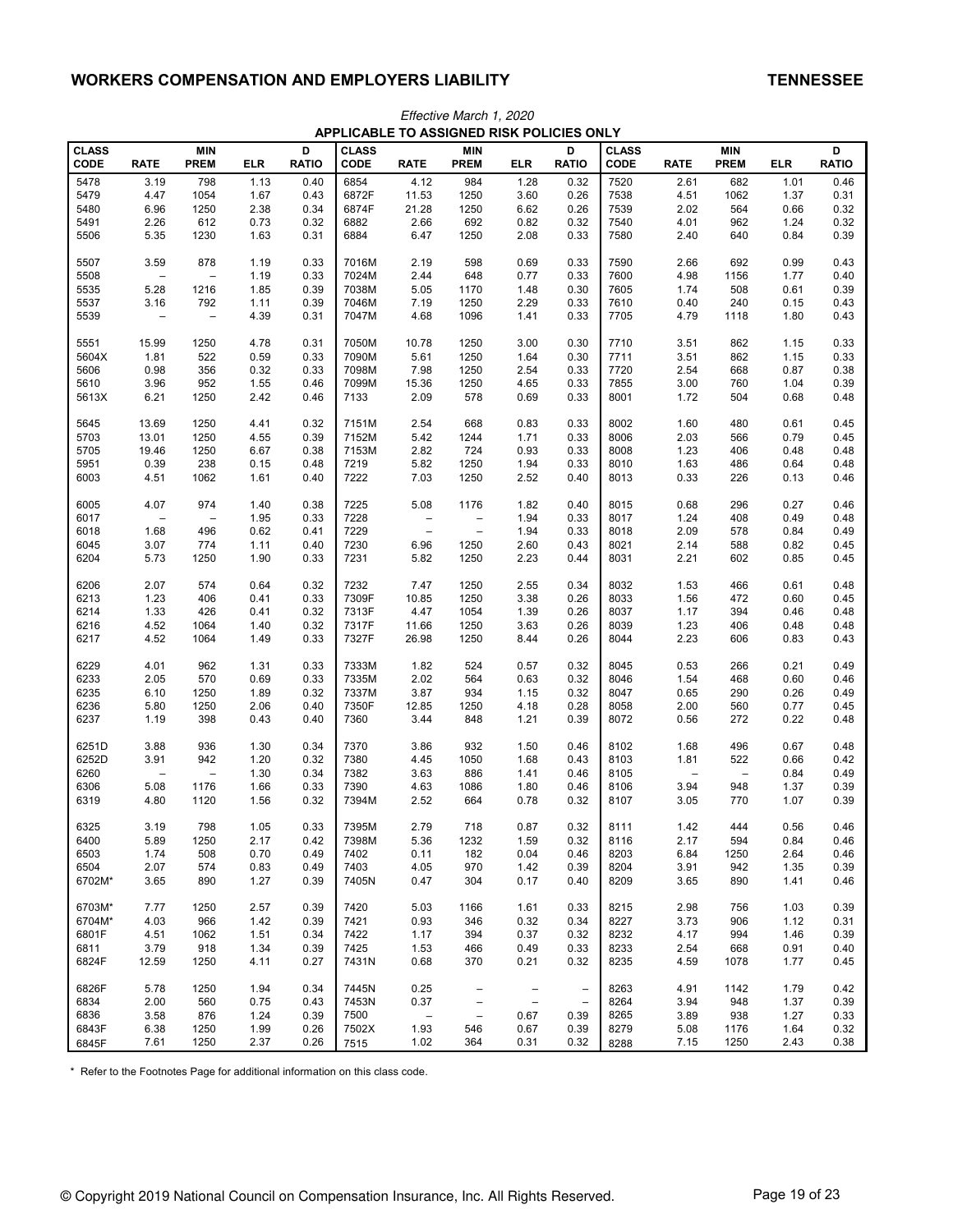|              |                          |                          |      | .            | ----         | .           |             | .    |              |              |             |             |     |              |
|--------------|--------------------------|--------------------------|------|--------------|--------------|-------------|-------------|------|--------------|--------------|-------------|-------------|-----|--------------|
| <b>CLASS</b> |                          | MIN                      |      | D            | <b>CLASS</b> |             | MIN         |      | D            | <b>CLASS</b> |             | MIN         |     | D            |
| <b>CODE</b>  | <b>RATE</b>              | <b>PREM</b>              | ELR  | <b>RATIO</b> | CODE         | <b>RATE</b> | <b>PREM</b> | ELR  | <b>RATIO</b> | CODE         | <b>RATE</b> | <b>PREM</b> | ELR | <b>RATIO</b> |
| 8291         | 2.61                     | 682                      | 0.98 | 0.43         | 9014         | 2.03        | 566         | 0.79 | 0.46         |              |             |             |     |              |
| 8292         | 2.51                     | 662                      | 0.97 | 0.46         | 9015         | 2.16        | 592         | 0.85 | 0.46         |              |             |             |     |              |
| 8293         | 6.61                     | 1250                     | 2.32 | 0.39         | 9016         | 1.89        | 538         | 0.72 | 0.45         |              |             |             |     |              |
| 8295         | $\qquad \qquad -$        | $\overline{\phantom{0}}$ | 0.66 | 0.42         | 9019         | 2.05        | 570         | 0.72 | 0.39         |              |             |             |     |              |
| 8304         | 4.10                     | 980                      | 1.42 | 0.39         | 9033         | 1.72        | 504         | 0.67 | 0.46         |              |             |             |     |              |
|              |                          |                          |      |              |              |             |             |      |              |              |             |             |     |              |
| 8350         | 4.98                     | 1156                     | 1.67 | 0.33         | 9040         | 3.10        | 780         | 1.22 | 0.48         |              |             |             |     |              |
| 8380X        | 2.31                     | 622                      | 0.86 | 0.43         | 9052         | 1.51        | 462         | 0.60 | 0.48         |              |             |             |     |              |
| 8381         | 2.23                     | 606                      | 0.82 | 0.42         | 9058         | 1.31        | 422         | 0.54 | 0.54         |              |             |             |     |              |
| 8385         | 2.05                     | 570                      | 0.72 | 0.39         | 9060         | 1.49        | 458         | 0.59 | 0.48         |              |             |             |     |              |
| 8392         | 1.75                     | 510                      | 0.67 | 0.45         | 9061         | 1.10        | 380         | 0.46 | 0.54         |              |             |             |     |              |
|              |                          |                          |      |              |              |             |             |      |              |              |             |             |     |              |
| 8393         | 1.26                     | 412                      | 0.49 | 0.46         | 9063         | 0.68        | 296         | 0.27 | 0.48         |              |             |             |     |              |
| 8500         | 5.50                     | 1250                     | 1.91 | 0.39         | 9077F        | 4.49        | 1058        | 1.58 | 0.43         |              |             |             |     |              |
| 8601         | 0.25                     | 210                      | 0.09 | 0.43         | 9082         | 1.00        | 360         | 0.41 | 0.53         |              |             |             |     |              |
| 8602         | 1.17                     | 394                      | 0.44 | 0.43         | 9083         | 1.02        | 364         | 0.41 | 0.53         |              |             |             |     |              |
|              |                          | 174                      |      | 0.46         | 9084         |             |             | 0.45 |              |              |             |             |     |              |
| 8603         | 0.07                     |                          | 0.03 |              |              | 1.19        | 398         |      | 0.45         |              |             |             |     |              |
|              |                          |                          |      |              |              |             |             |      |              |              |             |             |     |              |
| 8606         | 1.49                     | 458                      | 0.49 | 0.33         | 9088a        | a           | a           | a    | a            |              |             |             |     |              |
| 8709F        | 6.26                     | 1250                     | 1.95 | 0.26         | 9089         | 1.47        | 454         | 0.58 | 0.48         |              |             |             |     |              |
| 8719         | 2.14                     | 588                      | 0.66 | 0.32         | 9093         | 1.19        | 398         | 0.46 | 0.48         |              |             |             |     |              |
| 8720         | 0.89                     | 338                      | 0.31 | 0.39         | 9101         | 2.70        | 700         | 1.07 | 0.48         |              |             |             |     |              |
| 8721         | 0.23                     | 206                      | 0.08 | 0.39         | 9102         | 2.73        | 706         | 1.05 | 0.45         |              |             |             |     |              |
|              |                          |                          |      |              |              |             |             |      |              |              |             |             |     |              |
| 8723         | 0.14                     | 188                      | 0.06 | 0.46         | 9154X        | 1.44        | 448         | 0.55 | 0.46         |              |             |             |     |              |
| 8725         | 2.82                     | 724                      | 0.99 | 0.39         | 9156         | 1.51        | 462         | 0.57 | 0.43         |              |             |             |     |              |
| 8726F        | 2.98                     | 756                      | 1.00 | 0.34         | 9170         | 7.50        | 1250        | 2.26 | 0.31         |              |             |             |     |              |
| 8734M        | 0.40                     | 240                      | 0.14 | 0.39         | 9178         | 4.93        | 1146        | 1.95 | 0.52         |              |             |             |     |              |
| 8737M        | 0.35                     | 230                      | 0.12 | 0.39         | 9179         | 7.57        | 1250        | 3.02 | 0.48         |              |             |             |     |              |
|              |                          |                          |      |              |              |             |             |      |              |              |             |             |     |              |
| 8738M        | 0.75                     | 310                      | 0.25 | 0.39         | 9180         | 5.01        | 1162        | 1.70 | 0.38         |              |             |             |     |              |
| 8742         | 0.28                     | 216                      | 0.10 | 0.39         | 9182         | 1.56        | 472         | 0.60 | 0.45         |              |             |             |     |              |
| 8745         | 2.84                     | 728                      | 1.06 | 0.43         | 9186         | 18.13       | 1250        | 5.73 | 0.31         |              |             |             |     |              |
| 8748X        | 0.44                     | 248                      | 0.16 | 0.43         | 9220         | 3.82        | 924         | 1.41 | 0.43         |              |             |             |     |              |
| 8755         | 0.23                     | 206                      | 0.08 | 0.39         | 9402         | 4.24        | 1008        | 1.50 | 0.39         |              |             |             |     |              |
|              |                          |                          |      |              |              |             |             |      |              |              |             |             |     |              |
| 8799         | 0.40                     | 240                      | 0.15 | 0.46         | 9403         | 6.21        | 1250        | 2.06 | 0.33         |              |             |             |     |              |
| 8800         | 1.23                     | 406                      | 0.51 | 0.54         | 9410         | 2.09        | 578         | 0.81 | 0.46         |              |             |             |     |              |
| 8803         | 0.05                     | 170                      | 0.02 | 0.39         | 9501         | 3.40        | 840         | 1.25 | 0.42         |              |             |             |     |              |
| 8805M        | 0.16                     | 192                      | 0.06 | 0.45         | 9505         | 3.00        | 760         | 1.12 | 0.43         |              |             |             |     |              |
| 8810         | 0.12                     | 184                      | 0.05 | 0.45         | 9516         | 2.84        | 728         | 1.00 | 0.39         |              |             |             |     |              |
|              |                          |                          |      |              |              |             |             |      |              |              |             |             |     |              |
| 8814M        | 0.16                     | 192                      | 0.06 | 0.45         | 9519         | 3.84        | 928         | 1.36 | 0.40         |              |             |             |     |              |
| 8815M        | 0.33                     | 226                      | 0.12 | 0.45         | 9521         | 2.77        | 714         | 0.97 | 0.39         |              |             |             |     |              |
| 8820         | 0.14                     |                          | 0.05 | 0.42         | 9522         | 2.51        | 662         | 0.96 |              |              |             |             |     |              |
|              |                          | 188                      |      |              |              |             |             |      | 0.45         |              |             |             |     |              |
| 8824         | 1.93                     | 546                      | 0.76 | 0.48         | 9534         | 3.61        | 882         | 1.20 | 0.33         |              |             |             |     |              |
| 8825         | -                        | $\qquad \qquad -$        | 0.67 | 0.45         | 9554         | 8.03        | 1250        | 2.65 | 0.33         |              |             |             |     |              |
|              |                          |                          |      |              |              |             |             |      |              |              |             |             |     |              |
| 8826         | 1.74                     | 508                      | 0.67 | 0.45         | 9586         | 0.37        | 234         | 0.15 | 0.54         |              |             |             |     |              |
| 8829         | $\overline{\phantom{0}}$ | $\qquad \qquad -$        | 0.76 | 0.48         | 9600         | 2.28        | 616         | 0.92 | 0.49         |              |             |             |     |              |
| 8831         | 1.10                     | 380                      | 0.42 | 0.45         | 9620         | 1.03        | 366         | 0.38 | 0.42         |              |             |             |     |              |
| 8832         | 0.23                     | 206                      | 0.09 | 0.46         |              |             |             |      |              |              |             |             |     |              |
| 8833         | 0.93                     | 346                      | 0.37 | 0.46         |              |             |             |      |              |              |             |             |     |              |
|              |                          |                          |      |              |              |             |             |      |              |              |             |             |     |              |
| 8835         | 2.17                     | 594                      | 0.85 | 0.46         |              |             |             |      |              |              |             |             |     |              |
| 8842         | 2.14                     | 588                      | 0.82 | 0.45         |              |             |             |      |              |              |             |             |     |              |
| 8855         | 0.14                     | 188                      | 0.06 | 0.46         |              |             |             |      |              |              |             |             |     |              |
| 8856         | 0.42                     | 244                      | 0.16 | 0.47         |              |             |             |      |              |              |             |             |     |              |
| 8864         | 1.56                     | 472                      | 0.60 | 0.45         |              |             |             |      |              |              |             |             |     |              |
|              |                          |                          |      |              |              |             |             |      |              |              |             |             |     |              |
| 8868         | 0.28                     | 216                      | 0.11 | 0.48         |              |             |             |      |              |              |             |             |     |              |
| 8869         | 0.79                     | 318                      | 0.32 | 0.48         |              |             |             |      |              |              |             |             |     |              |
| 8871         | 0.07                     | 174                      | 0.03 | 0.50         |              |             |             |      |              |              |             |             |     |              |
| 8901         | 0.14                     | 188                      | 0.05 | 0.43         |              |             |             |      |              |              |             |             |     |              |
| 9012         | 0.84                     | 328                      | 0.31 | 0.43         |              |             |             |      |              |              |             |             |     |              |

## Effective March 1, 2020 **APPLICABLE TO ASSIGNED RISK POLICIES ONLY**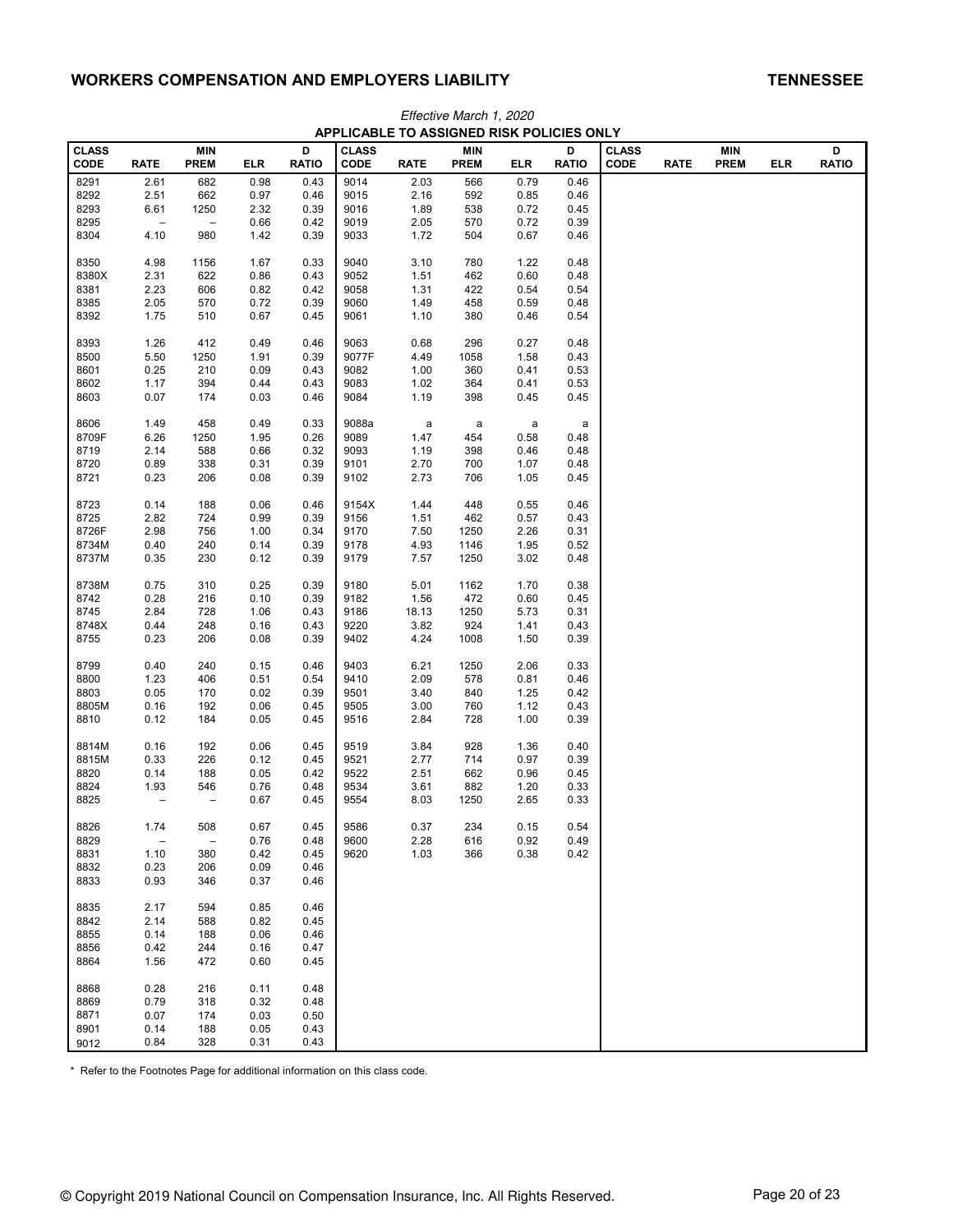#### Effective March 1, 2020 **APPLICABLE TO ASSIGNED RISK POLICIES ONLY**

### **FOOTNOTES**

- A Minimum Premium \$100 per ginning location for policy minimum premium computation.
- a Rate for each individual risk must be obtained from NCCI Customer Service or the Rating Organization having jurisdiction.
- D Rate for classification already includes the specific disease loading shown in the table below. See **Basic Manual** Rule 3-A-7.

|          | Disease |        |          | Disease |        |          | Disease |        |
|----------|---------|--------|----------|---------|--------|----------|---------|--------|
| Code No. | Loading | Symbol | Code No. | Loading | Symbol | Code No. | Loading | Symbol |
| 0059D    | 0.37    | S      | 1165D    | 0.04    | S      | 3082D    | 0.09    | S      |
| 0065D    | 0.07    | S      | 1624D    | 0.02    | S      | 3085D    | 0.05    | S      |
| 0066D    | 0.07    | S      | 1710D    | 0.04    | S      | 4024D    | 0.04    | S      |
| 0067D    | 0.07    | S      | 1803D    | 0.23    | S      | 6251D    | 0.04    | S      |
| 1164D    | 0.07    | S      | 3081D    | 0.05    |        | 6252D    | 0.04    | S      |

S=Silica

- F Rate provides for coverage under the United States Longshore and Harbor Workers Compensation Act and its extensions. Rate includes a provision for USL&HW Assessment.
- M Risks are subject to Admiralty Law or Federal Employers Liability Act (FELA). However, the published rate is for risks that voluntarily purchase standard workers compensation and employers liability coverage. A provision for the USL&HW Assessment is included for those classifications under Program II USL Act. The listed codes of 6702, 6703, 6704, 7151, 7152, 7153, 8734, 8737, 8738, 8805, 8814, and 8815 under the Federal Employers' Liability Act (FELA) for employees of interstate railroads are not applicable in the residual market.
- N This code is part of a ratable / non-ratable group shown below. The statistical non-ratable code and corresponding rate are applied in addition to the basic classification when determining premium.

| Class | Non-Ratable  |
|-------|--------------|
| Code  | Element Code |
| 4771  | 0771         |
| 7405  | 7445         |
| 7431  | 7453         |

- P Classification is computed on a per capita basis.
- X Refer to special classification phraseology in these pages which is applicable in this state.

### **\* Class Codes with Specific Footnotes**

- 1005 Rate includes a non-ratable disease element of \$1.14. (For coverage written separately for federal benefits only, \$1.12. For coverage written separately for state benefits only, \$0.02.)
- 1016 Rate includes a non-ratable disease element of \$3.45. (For coverage written separately for federal benefits only, \$3.38. For coverage written separately for state benefits only, \$0.07.)
- 2702,2705 An upset payroll of \$10.00 per cord shall be used for premium computation when payroll records are not available.
	- 6702 Rate and rating values only appropriate for laying or relaying of tracks or maintenance of way no work on elevated railroads. Otherwise, assign appropriate construction or erection code rate and elr each x 1.215.
	- 6703 Rate and rating values only appropriate for laying or relaying of tracks or maintenance of way no work on elevated railroads. Otherwise, assign appropriate construction or erection class rate x 2.597 and elr x 2.473.
	- 6704 Rate and rating values only appropriate for laying or relaying of tracks or maintenance of way no work on elevated railroads. Otherwise, assign appropriate construction or erection class rate and elr each x 1.35.